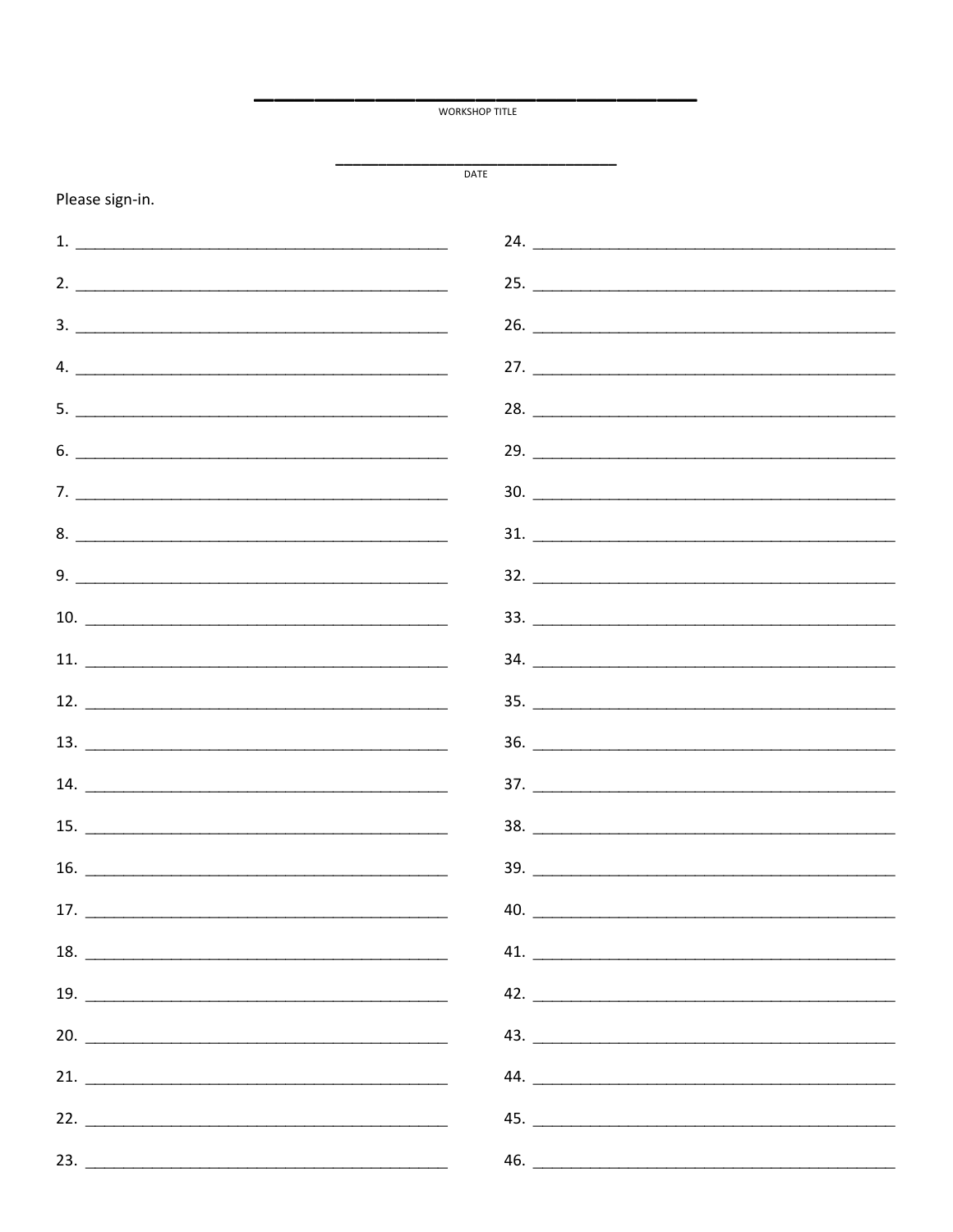| 47. $\overline{\phantom{a}}$   |
|--------------------------------|
| 48. $\overline{\phantom{a}}$   |
| 49. $\qquad \qquad$            |
| 50.                            |
|                                |
|                                |
|                                |
| 54.                            |
|                                |
|                                |
| 57. $\overline{\phantom{a}}$   |
|                                |
|                                |
| $60.$ $\overline{\phantom{a}}$ |
| $61.$ $\qquad \qquad$          |
| 62. $\qquad \qquad$            |
| 63. $\overline{\phantom{a}}$   |
|                                |
| 65. $\qquad \qquad$            |
|                                |
| 67. $\qquad \qquad$            |
|                                |
|                                |
|                                |
| 71.                            |
|                                |
|                                |

| 74. |
|-----|
|     |
|     |
|     |
|     |
|     |
| 80. |
| 81. |
| 82. |
|     |
|     |
|     |
|     |
|     |
|     |
|     |
|     |
| 91. |
|     |
|     |
|     |
|     |
|     |
|     |
|     |
|     |
|     |